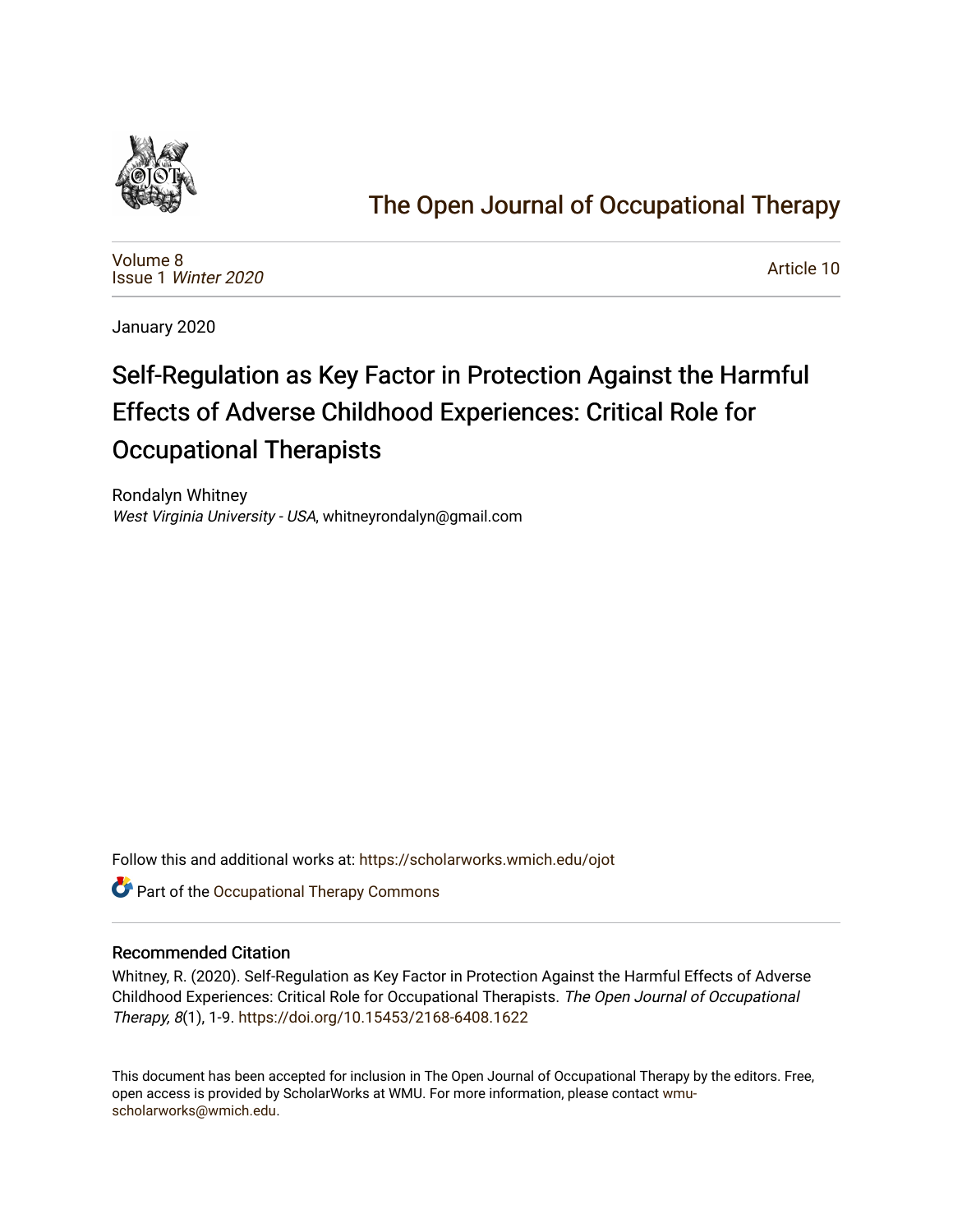### Self-Regulation as Key Factor in Protection Against the Harmful Effects of Adverse Childhood Experiences: Critical Role for Occupational Therapists

#### **Comments**

The author reports that they have no conflicts of interest to disclose.

#### Keywords

Adverse Childhood Experiences (ACEs), co-regulation, self-regulation, resilience, family quality of life, mother-child health

Credentials Display Rondalyn Whitney, PhD, OTR/L, FAOTA

Copyright transfer agreements are not obtained by The Open Journal of Occupational Therapy (OJOT). Reprint permission for this Opinions in the Profession should be obtained from the corresponding author(s). Click [here](https://scholarworks.wmich.edu/ojot/policies.html#rights) to view our open access statement regarding user rights and distribution of this Opinions in the Profession. DOI: 10.15453/2168-6408.1622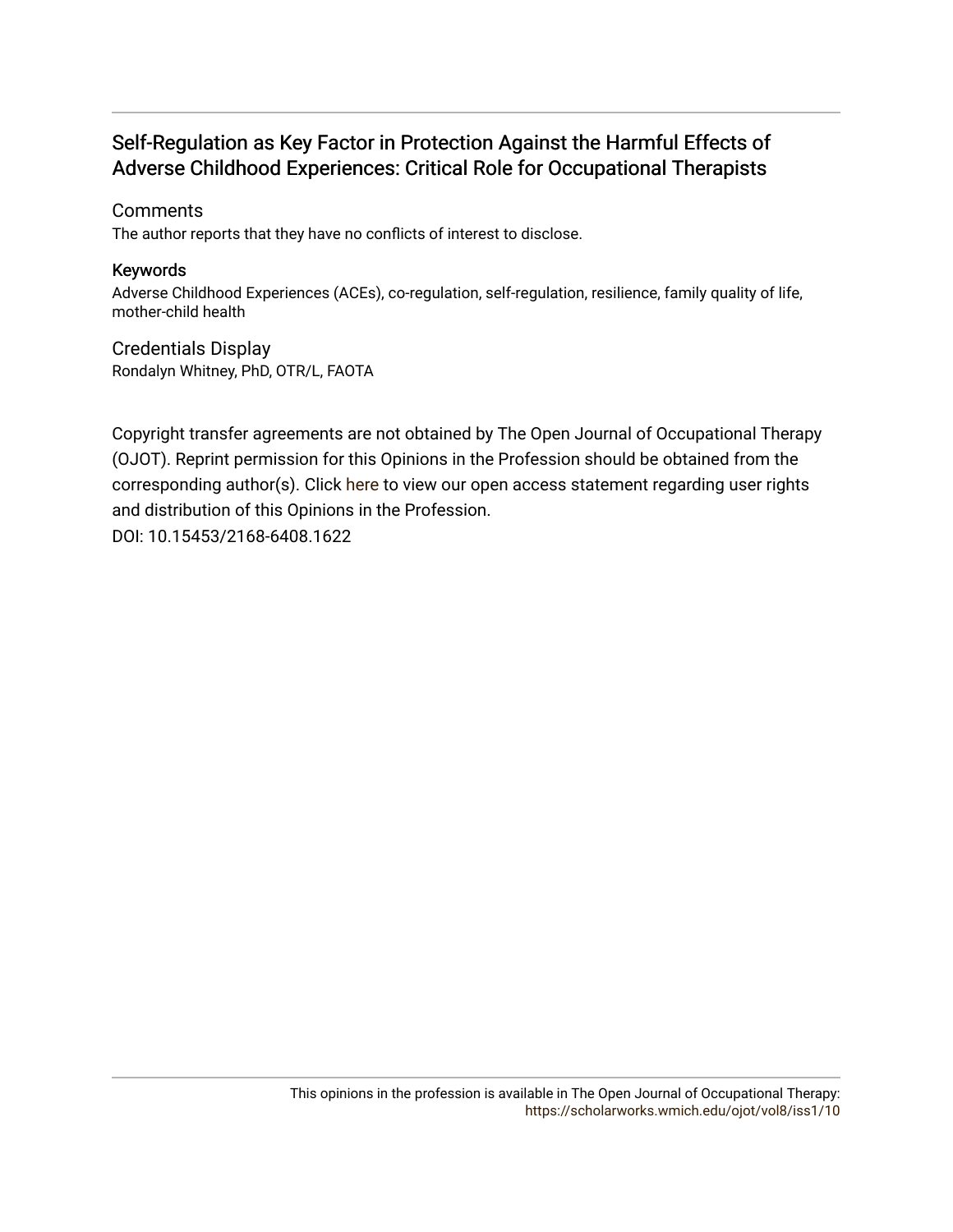What if I told you that the research community has discovered the single most potent predictor of mental and physical disease processes for all people and across the lifespan? In this article, I argue for the importance of operationalizing the variables related to self-regulation and co-regulation and that doing so is critically important to developing intervention and outcome measures. Unifying terminology and formally operationalizing variables would provide a way to both facilitate and monitor the early building blocks of lifelong health. Furthermore, doing so would advance occupational science's unique contribution to the reduction of the effects of early life stress on disability and disease. I present three related constructs that are components, but not full measures, of co-regulation. The first relates to the work of Felitti et al. (1998) and the Adverse Childhood Experiences (ACE) Study that has promulgated the understanding of how early life stress predicts lifelong mental and physical disease processes. The second is reflected in the literature that discusses the effects of early child dysregulation on maternal stress and family quality of life. The third relates to the operationalized variables of co-synchrony of maternal-child regulation and family quality of life as variables that are best supported by the body of knowledge in the scientific community of occupational therapy. I present a summary of the evidence supporting protective factors that are available but, as of yet, poorly advantaged.

Studies related to ACEs show that a whole host of adult health issues occur at a much higher rate for those with high ACE scores. Despite this, there are mitigating factors; some adults with high ACE scores have good health. I argue that it is squarely in the practice domain of occupational therapists to develop and strengthen these mitigating factors. In other words, occupational therapists, by working with children (and parents) in their regular practice settings, have the potential to dramatically reduce the number of ACEs that occur in the first place (prevention), as well as to provide mitigation (treatment) to those children who do experience ACEs to reduce their likelihood of poor adult health outcomes. It is unfortunate that many professionals who work with children with high ACE scores, such as teachers, doctors, and social workers, are unaware of the impactful role occupational therapists can fulfill with these children. Further, I claim that a key leverage point for achieving these mitigating factors is strengthening caregiver-child co-regulation, a foundational but understudied element of family cohesion and function. Therefore, this article concludes with a two-part call to action:

1. Occupational therapists can reach out to other professionals who work with at-risk children to educate them about the beneficial role of occupational therapy (OT).

2. More research is needed that focuses on caregiver-child co-regulation and its role in influencing how children, mothers, and families experience stress and adapt to it.

#### **What Are ACEs?**

In 1998, Felitti et al. (1998) operationalized the notion of ACEs that can have a lasting, negative impact on a person's health by devising a 10-question survey (see Table 1). The ACE score is determined by giving one ACE point for each of the 10 topic area traumas that have occurred prior to a person's 18th birthday. Thus, ACE scores range from zero to 10. These scores, derived from Felitti et al.'s 1998 survey, establish a measure of the psychosocial origins of health. Ten types of adverse childhood experiences are measured by the ACE survey; five relate to what personally happened to a child (abuse and neglect) and five relate to what happened to family members (mental illness, substance abuse incarceration, parental conflict).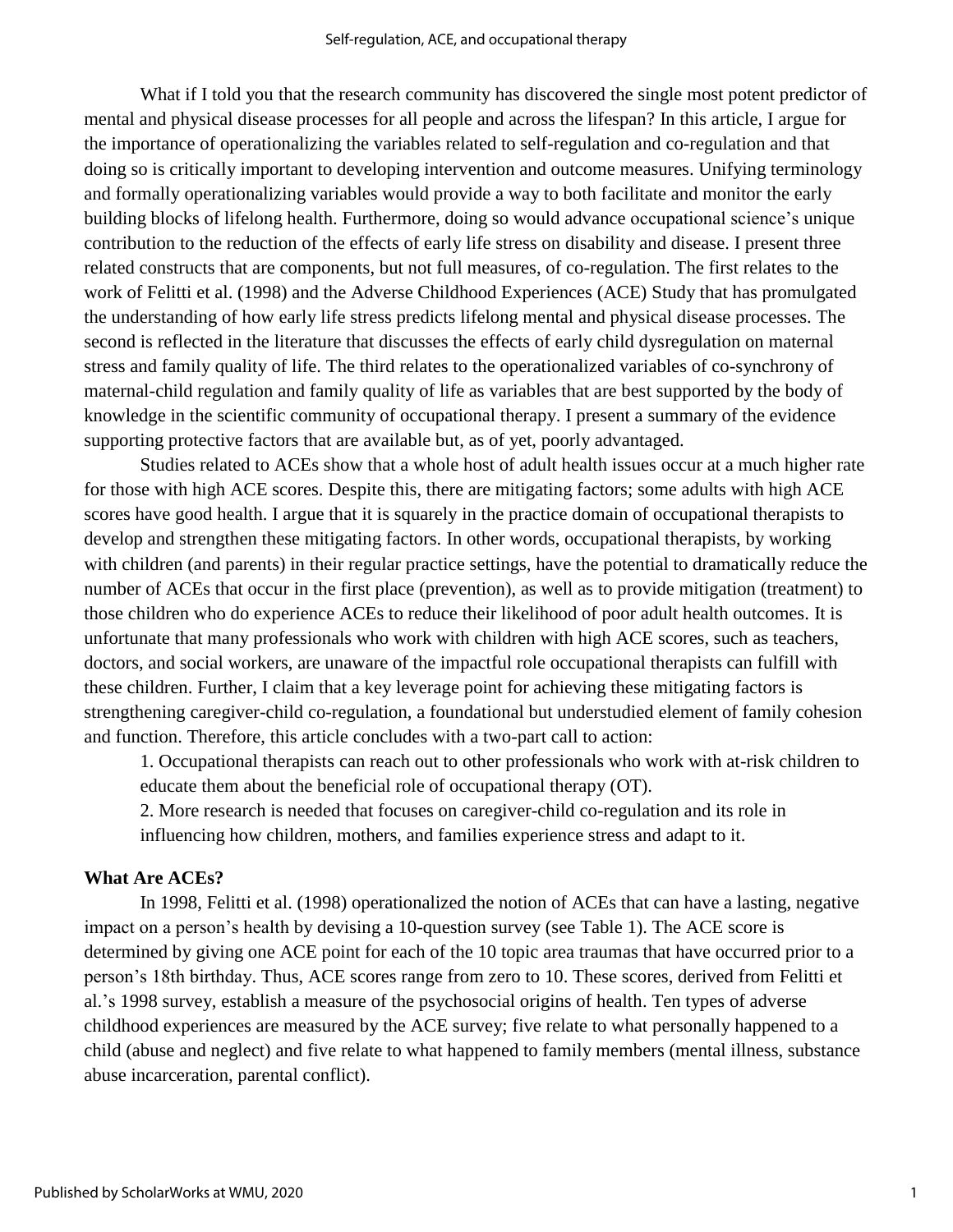#### THE OPEN JOURNAL OF OCCUPATIONAL THERAPY – OJOT.ORG

#### **Table 1**

#### *Topic Areas from the ACE Survey*

- 1. Frequent insults, humiliation, or fear of physical harm at home.
- 2. Frequent physical violence at home.
- 3. Sexual abuse.
- 4. Frequent feelings of not belonging to one's family.
- 5. Frequent feelings of neglect.
- 6. Parents divorced or separated.
- 7. One parent abused the other.
- 8. Substance abuse by a family member.
- 9. Mentally ill family member.
- 10. Incarcerated family member.

*Note*. Adapted from "Relationship of Childhood Abuse and Household Dysfunction to Many of the Leading Causes of Death in Adults: The Adverse Childhood Experiences (ACE) Study," by V. J. Felitti, R. F. Anda, D. Nordenberg, D. F. Williamson, A. M. Spitz, V. Edwards, . . . J. S. Marks, 1998, *American Journal of Preventive Medicine*, *14*(4), 245-258.

ACE scores are surprisingly effective predictors of adult health (Centers for Disease Control and Prevention [CDC], 2012). As ACE scores increase, so do the incidences and severity of poor physical and mental health across the lifespan. People who have an ACE score of four or more were 2.4 times more likely to later be diagnosed with hepatitis, 3.9 times more likely to have chronic obstructive pulmonary disease (emphysema or chronic bronchitis), and were nearly twice as likely to contract heart disease or cancer. The predictive power of ACEs extends to virtually all areas of adult health. Those with four or more ACEs are twice as likely to be smokers, 12 times more likely to have attempted suicide, seven times more likely to be an alcoholic, and 10 times more likely to have injected street drugs. People with high ACE scores are more likely to be violent, have more marriages, have more broken bones, use more drug prescriptions, experience more depression, suffer more auto-immune diseases, and experience obesity and more work absences (Stevens, 2012).

The original ACE study was published in 1998 (Felitti et al., 1998) based on a sample of 17,000 people who belonged to the Kaiser Permanente health maintenance organization in the San Diego area. Since then, dozens of additional ACE studies have been conducted, with a wide variety of demographic groups, all producing similar results (ACES Too High News, n.d.). A key feature of these study results is the dose-response relationship between the number of ACEs and the risk of any particular poor health outcome (CDC, 2016). The more ACEs a person has (the dose), the greater the risk they will have the poor health outcome (the response). This fact increases the persuasiveness of the argument that adverse experiences in childhood can impact health in adulthood.

#### **High ACE Scores are Indicators but not Determinants of Health**

Not everyone with a high ACE score is destined for a life of disease, violence, or substance abuse. Some individuals prove to be resilient and able to bounce back from childhood traumas. However, while the term resilience is well defined, the measure of resilience is after the fact, once it is present. During development, researchers point to the importance of a caring other, one who competently cares for the needs of a child (Brooks & Goldstein, 2001; Goldstein & Brooks, 2013; Masten, 2014). Masten defines resilience as the ability to bounce back from threats in the environment. Resilience is both a developmental and adaptive response that arises when a child experiences a sense of protection at the most basic level in relationships with competent, caring adults (Masten, 2014).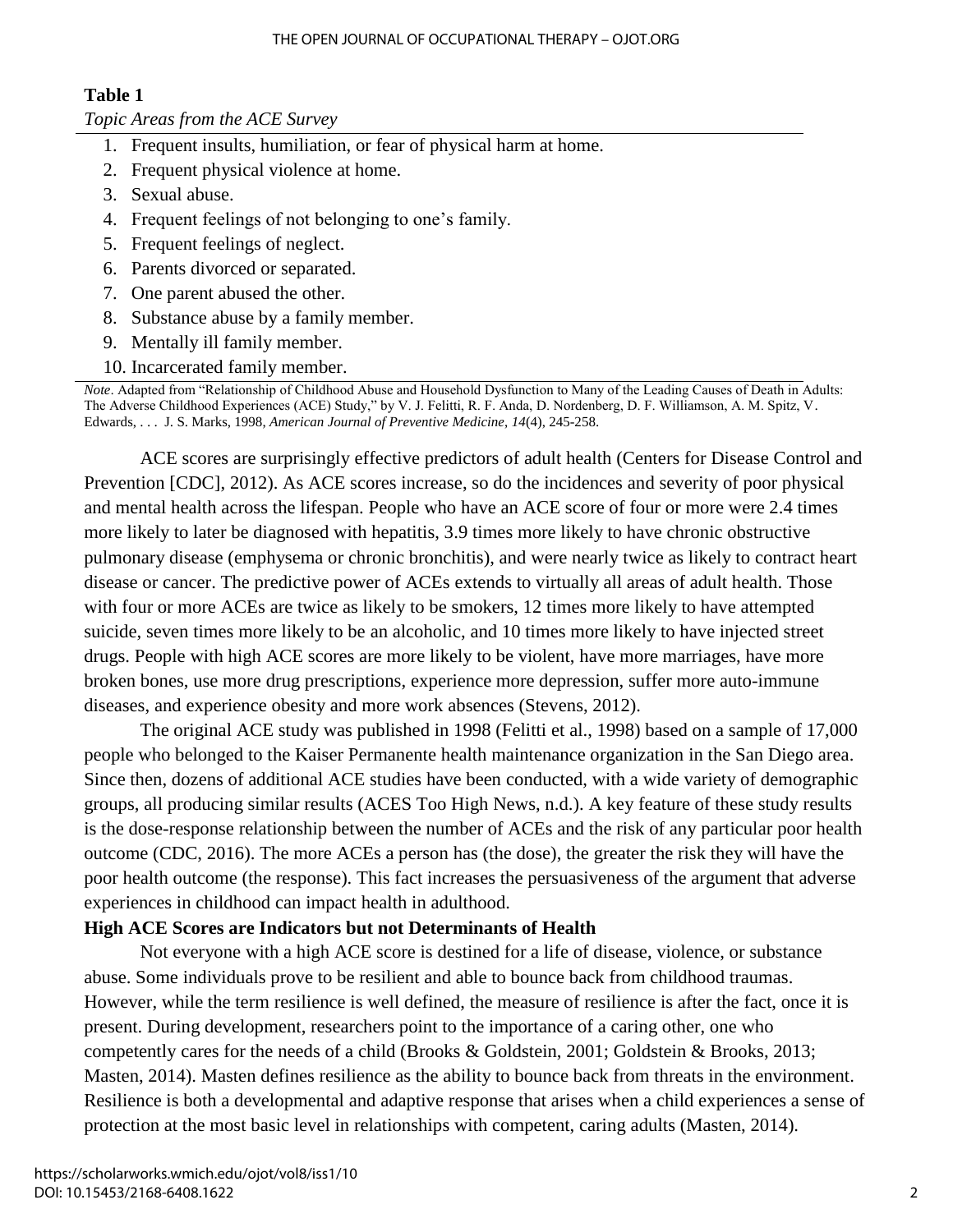Goldstein and Brooks' seminal work refers to these individuals as "charismatic others" (2013). Still, the question remains, what specifically would be a way to assess a child's sense of having his or her basic needs met? In occupational science, ACEs are considered specific examples of Early Life Stress (ELS). Much research exists about ELS and associated risk factors and mitigating factors. The concept of resilience can be explored by examining the mitigating factors found in ELS research, especially factors related to family quality of life.

**Maternal well-being as a mitigating factor.** When children experience overwhelming stress or trauma, they typically come to the mother or primary caregiver for comfort and for help making sense of their experiences. For this to be effective, the mother must be healthy and available. If the caregiver is ill or unavailable because of substance abuse or her own overpowering stress, then she will not be able to help the child regulate arousal. Instead, the child will be left to use his or her own immature strategies to try to make sense of their experiences in a coherent fashion (Whitney, 2018). Even more fundamentally, caregiver-child attachment must be present as the foundation for a nurturing relationship. Thus, attachment between the mother and child is a primary protection against early stress, and maternal stress interrupts attachment (Shah & Stewart-Brown, 2018). The ability of a mother to comfort and modulate the arousal of her child is known as caregiver-child co-regulation and is an empirically supported mediator of early life stress. When the child-caregiver relationship is the source of early stress or is profoundly affected by parenting or a child with disruptive behavior, the dyadic system is compromised. Parents of children with autism, attention-deficit hyperactivity disorder (ADHD), and difficulties in sensory processing have significantly more self-regulatory difficulties. Parents frequently report dysregulation and poor co-regulation as their first indicators of pediatric psychopathology (Gomez & Baird, 2005).

**Family interaction as a mitigating factor.** Mothers of children with mental, behavioral, and development disorders (MBDD) experience social isolation, burnout, self-doubt, high levels of stress, depression, and the loss of competence in their role of mother (Lee et al., 2009; Lee, Harrington, Louie, & Newschaffer, 2008). The mother, the caregiver who assumes the role of primary care provider, the person who attends to the early needs of the child, appears to be both uniquely vulnerable to parental stress and uniquely able to navigate a child to optimal well-being. Thus, the grandparent, a male caregiver, or other adult in the role of primary caregiver is both the effect of ELS and can, through his or her own stress, be a catalyst for childhood adverse life experiences. Mothers establish and manage the fulcrum and direct the leverage for time-sensitive intervention that can, through caretaking patterns, shape early regulation in the child (Whitney & Smith, 2015). High maternal stress impedes a mother's ability to cope with daily occupations, erodes her feelings of competence, and reduces the potent protective agency innate to the caregiver-child relationship (Lee et al., 2009). High maternal stress even reduces a child's capacity to benefit from early rehabilitation aimed at symptom reduction (Osborne, McHugh, Saunders, & Reed, 2008). Psychosocial risks in pregnancy are also linked to the transmission of maternal ACEs and poor child development (Racine, Plamondon, Madigan, McDonald, & Tough, 2018).

**Parenting***.* Several studies document the involvement of sensory perception in emotional processes. The long-term consequences of traumatic experiences have been well demonstrated. Still, the role of extreme sensory processing patterns, traumatic childhood experiences, and caregiver-child occupational performance patterns have not been thoroughly examined in infant mental health and early life stress literature. One study (Serafini et al., 2016) demonstrated that parenting practices of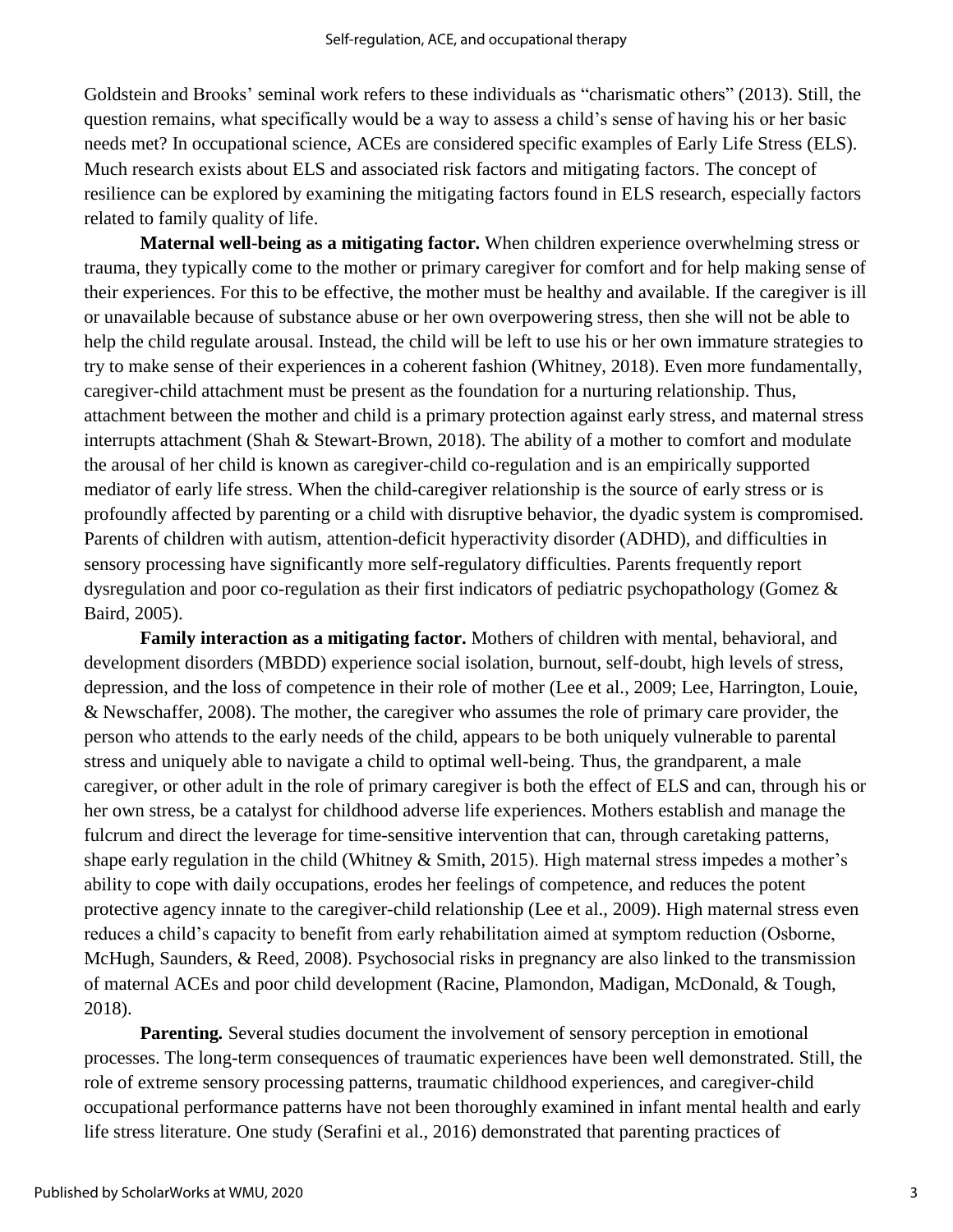individuals with mental health disorders were associated with higher physical neglect, emotional abuse, and emotional neglect of the children. Correlations between parental sensory processing patterns and increased childhood adverse experiences impaired family quality of life. More, these early life experiences predict a lifetime of poor mental and physical health for the children in these families.

**Family physical/material well-being as a mitigating factor.** Parental well-being, the ability to maintain employment, earn a livable wage, and access needed resources for one's family, are measured indicators of ACEs. The family's inability to gain control over day-to-day routines such, as school, grocery shopping, or dinner, because of intermittent outbursts of non-engaging behaviors prevents the family from developing normalized patterns in the ebb and flow of daily life and is reported as one of the primary causes of familial stress when raising a child with MBDD. MBDD affect a significant number of children and adolescents worldwide, with mental health prevalence reported at 13.4%, anxiety disorder at 6.5%, depressive disorder at 2.6%, ADHD at 3.4% and any disruptive disorder at 5.7% (Polanczyk, Salum, Sugaya, Caye, & Rohde, 2015). Reducing child maltreatment has great potential to reduce both human and economic costs to society (CDC, 2012). The effects of early life stress can be identified temporally in child symptoms, family routines, and parenting stress (Lange, Callinan, & Smith, 2019; Sciaraffa, Zeanah, & Zeanah, 2018).

Family quality of life (FQoL) research attempts to document the experience of families as a system. FQoL describes the condition whereby family members have the chance to do things that are important to them without barriers, have their needs as a family met, and enjoy life, together, as a family (Turnbull, Summers, Lee, & Kyzar, 2007). Understanding how adverse childhood experiences and mental, behavioral, and developmental disability impacts overall well-being or quality of the family's life may provide a framework for gauging the impact on the ecological system of a family in ways that are not apparent by examining symptoms alone. Identifying ACEs early in the occupational profile of a family environment documents and supports the development of health routines and occupational roles in the family system (Berg et al., 2017). This improved awareness is essential to effective early intervention. Perry and Isaacs (2015) discuss the International Family Quality of Life Survey (FQoLS-2006) as a means to collect data on nine areas of family life: health, finances, family relationships, support from other people, support from disability-related services, influence of values, careers and planning for careers, leisure and recreation, and community interaction. This survey provides a way of measuring social support, which appears to buffer the effect of ACEs and protect against the harmful effects of early life traumas.

#### **Mitigating ACE Effects is the Work of Occupational Therapists**

Over half of occupational therapists work in pediatric settings (American Occupational Therapy Association, 2016). Symptoms of ELS for children 0-8 years of age are recognizable (Sciaraffa et al., 2018) and include changes in behavior, emotional regulation, cognition, social interactions, developmental (i.e., regression), and physical symptoms (eating, sleep, over- or under-reactions to minor stressors). These symptoms are routinely assessed in the occupational profile (American Occupational Therapy Association, 2017) and therapists who are aware of the developmental sequelae of early stress exposure will be better prepared to critically identify early signs of stress and have the potential to mitigate a lifetime of disability for that child. Many parents understand the effects in their own lives of ACE and are interested in changing the pattern of adversity for their children (Sciaraffa et al., 2018). Programs that specifically prioritize identifying occupational performance patterns (habits, routines, role competency, rituals) that are dysfunctional and provide remediation are both highly effective and highly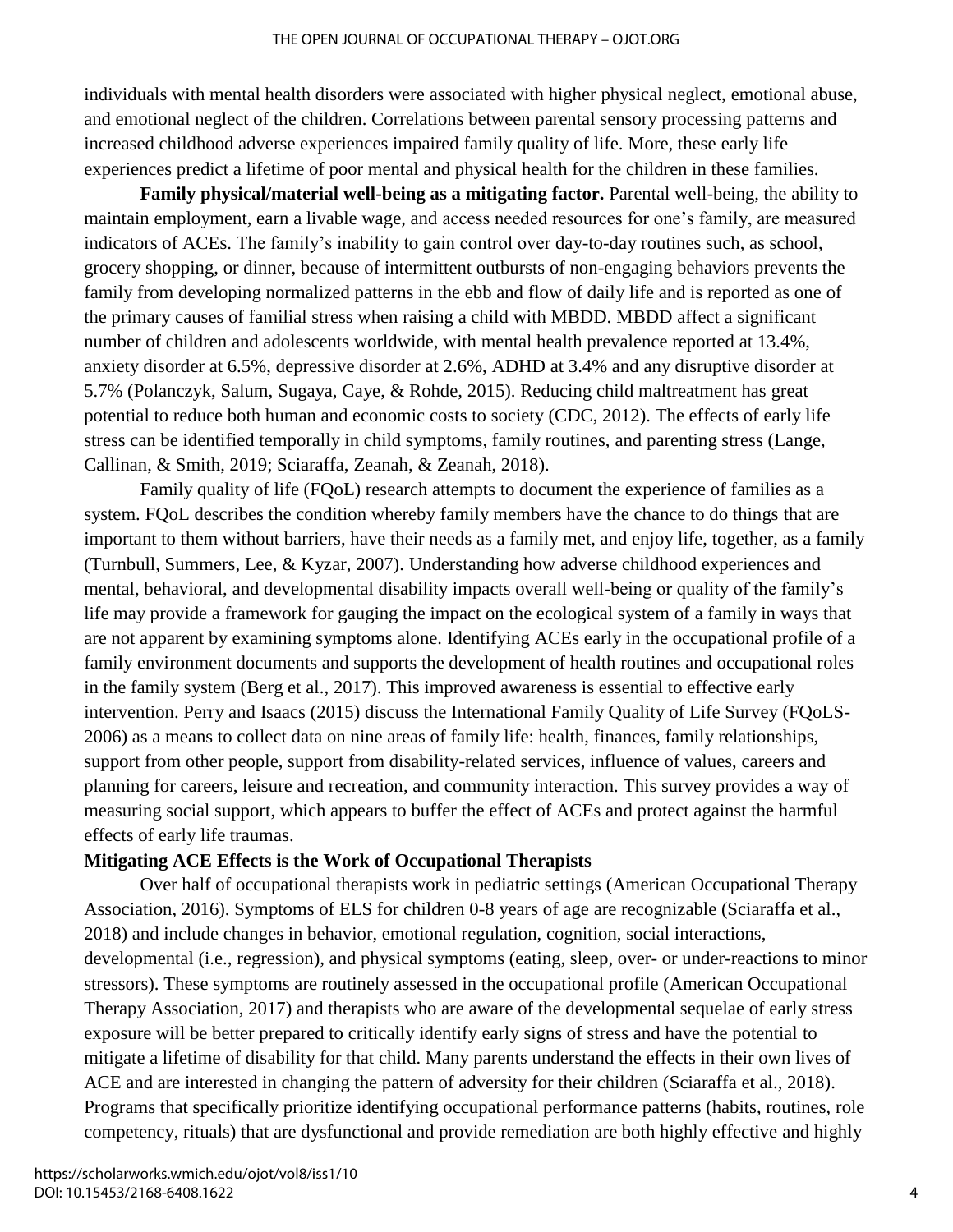desired by families, school systems, and mental health practices. Substantial evidence is available for therapists who wish to demonstrate the cost effectiveness of these intervention programs (AOTA, 2016; CDC, 2012).

Core protective systems that promote functional adaptive responses to early stress (resilience) include generation of self-efficacy, attachment, a sense of belonging, and feeling one is part of a supportive community (Sciaraffa et al., 2018). Articulating the function-dysfunction continua for the child, the environment and the performance of occupations in the ecological system has yet to be presented in the literature. Occupational therapists often face complex questions about novel conditions and the need to make reasoned decisions using clinical reasoning or problem-solving approaches (Cronin, 2018). Occupational therapists do have empirically supported protocols to mitigate the risks of ELS. One core tenant of occupational therapy practice is that intervention must be theoretically based, grounded in the specific needs of the child, and not determined by the diagnosis (Kramer, Hinojosa, & Howe, 2019). These protocols are guided by several theories, including Ayres Sensory Integration (ASI); ecological theories, such as Person, Environment, and Occupation (PEO); and others. Using an ecological model, the following outlines an occupation-based intervention (see Table 2).

#### **Table 2**

*Ecological Model (PEO) to Consider Occupation-Based Intervention to Mitigate Effects of Adverse Childhood Experiences*

| Person (child)<br>Person<br>(caregiver-child<br>dyad) | Build resilience                        | - Self-regulation<br>$-$ Co-regulation                                                                                           | - Teach mindfulness.<br>- Assess and treat challenges of Sensory<br>Processing and integration/modulation.<br>- Promote the development of frustration<br>tolerance.<br>- Provide occupation-based intervention to reduce<br>parenting stress.<br>- Promote health family routines.<br>- Understand the domains of family quality of<br>life, use as measure of effective intervention.<br>- Monitor attachment patterns and provide<br>strategies for occupational engagement that<br>promote strong parent-child bonds. |
|-------------------------------------------------------|-----------------------------------------|----------------------------------------------------------------------------------------------------------------------------------|---------------------------------------------------------------------------------------------------------------------------------------------------------------------------------------------------------------------------------------------------------------------------------------------------------------------------------------------------------------------------------------------------------------------------------------------------------------------------------------------------------------------------|
| Environment                                           | Sense of<br>belonging                   | - Reduce barriers due to client<br>factors<br>- Identify and broker safe and<br>healthy environments for<br>play and exploration | - Provide parent education to promote positive<br>parenting (confidence and competence in the<br>role of parent).<br>- Promote participation.<br>- Reduce occupational deprivation.<br>- Monitor barriers to occupational justice.                                                                                                                                                                                                                                                                                        |
| Occupation                                            | Identity comes<br>through<br>occupation | - Promote adaptive<br>performance patterns<br>(habits, routines, roles)                                                          | - Build competency and confidence in the role of<br>parent.<br>- Promote and foster habits of self-determination.<br>- Promote habits of persistence and perseverance.                                                                                                                                                                                                                                                                                                                                                    |

It is unfortunate that many professionals who work with at-risk children are too often unaware of the training and toolkit of interventions that occupational therapists could bring to bear to prevent ACEs and to minimize the downstream health ill effects. ACE study author Williamson enumerates the professions he thinks of as having a role to play in addressing the public health crisis caused by high levels of ACEs, but makes no mention of occupational therapists. He summed up the importance of the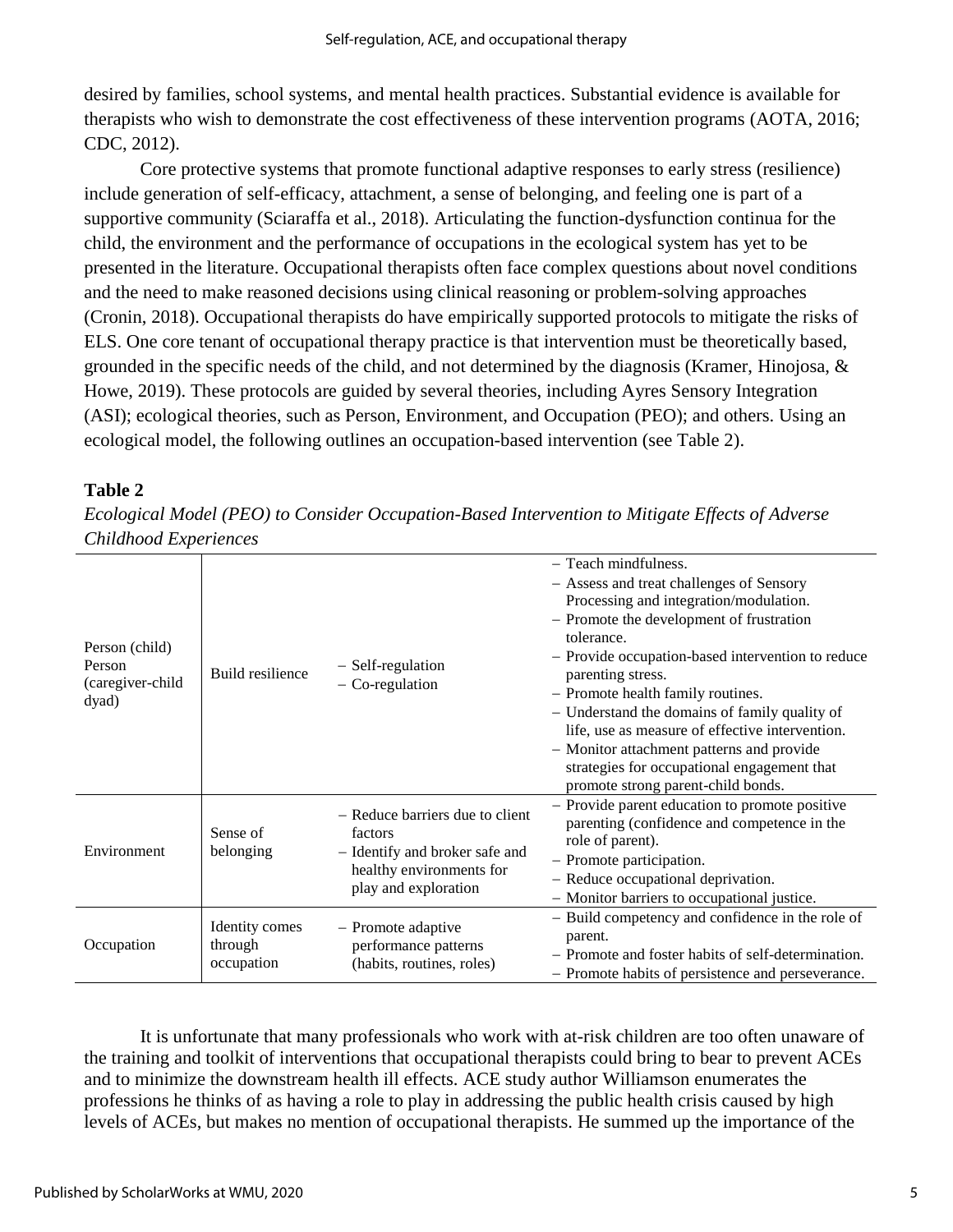ACE study findings by saying the problems are not problems to be solved by the social worker, psychologist, pediatrician, or juvenile court judge but, in fact, are multifaceted problems that will require everyone to come together to create effective solutions (Stevens, 2012). Given that many of the problems related to adverse childhood experiences are occupation-based, the role of occupational therapy remains underused but cannot be overemphasized.

#### **Caregiver-Child Co-Regulation is a Key Lever for Mitigating Stress**

One primary area of intervention available to and uniquely evidenced in the profession of occupational therapy is the concept of self-regulation. The field has generated a wide body of evidencebased interventions supported by sensory integration, sensory processing, and occupational performance that teach children self-regulation (Martini, Cramm, Egan, & Sikora, 2016). Works such as Zones of Regulation are highly regarded as helpful strategies for self-regulation and modulation. The caregiverchild system, if viewed as one system, benefits from strategies of regulation and can be constructed as co-regulation. Co-regulation is cultivated as mothers and children move through the day-to-day occupations of caregiver and child. Adaptive strategies of quality of life in the family (positive parenting, positive interactions, access to physical and behavioral health services, financial well-being, and person mental and physical health and well-being). FQoL, strengthened through performance patterns in the family's habits, routines, and occupation roles, create patterns of regulation or resilience. There is ambiguity in the literature regarding the mechanism of self-regulation. However, there is conceptual agreement that self-regulation is the ability to regulate one's own state (Martini et al., 2016). Self-regulation, then, is a real-time measurable construct of the more abstract post-hoc variable known as resilience. Self-regulation and co-regulation can be conceptualized as early protection against the harmful effects of early life stressors.

#### **Co-Regulation**

Given the co-occurring and self-referential nature of maternal and child stress, understanding the regulatory nature of stress seems critical to the study of both early child stress and lifelong health and well-being. Yet, this co-regulatory system in the caregiver-child dyad is poorly operationalized, has not yet been adequately or consistently described in science, and few measures are available to monitor the synchronicity of caregiver-child attunement. The important co-variance of maternal stress, early life stress, FQoL, and healthy people can effectively encourage the elaboration and extension of the construct of co-regulation. High maternal stress signals to the child's developing stress-system that the environment is dangerous and high vigilance is required for survival. Disruptive child behaviors associated with early childhood psychopathology predict maternal stress and maternal stress, in turn, is a mediator of child outcomes and FQoL. The impact of a high stress environment produced by a child's own mother is recognized as a serious risk factor for ELS yet solutions to mediating the impact on the child is a novel area of study. As parents engage in the day-to-day occupations associated with caregiving, parent, and child co-create a biobehavioral synchrony that sculpts the parent-infant social bond, establishing the framework for the infant's social-emotional development (Albers, Riksen-Walraven, Sweep, & de Weerth, 2008; Tarullo, St. John, & Meyer, 2017). The interdependence between the caregiver-child interaction and development of self-regulation in childhood is well established and affects all domains of development (cognitive, social-emotional, and educational) with effects lasting across the lifespan (Hamoudi, Murray, Sorensen, & Fontaine, 2015; Lee et al., 2008). My previous work determined maternal stress and caregiver-child relationship is malleable to short term, telehealth intervention and that mothers can be effective agents of change of their own and their child's health status. While the caregiver-child relationship is fundamental to healthy brain development, investigation into what supports adaptive co-regulation is in the early stages and, at best, is limited. Even though coregulation is well documented as important, the construct of co-regulation has yet to be well operationalized. Given the importance of this mechanism, co-regulation warrants an experimentally concretized approach to theoretically classify and describe the variable. Mapping the functiondysfunction of ELS, maternal stress, and co-regulation in the caregiver-child dyad during the critical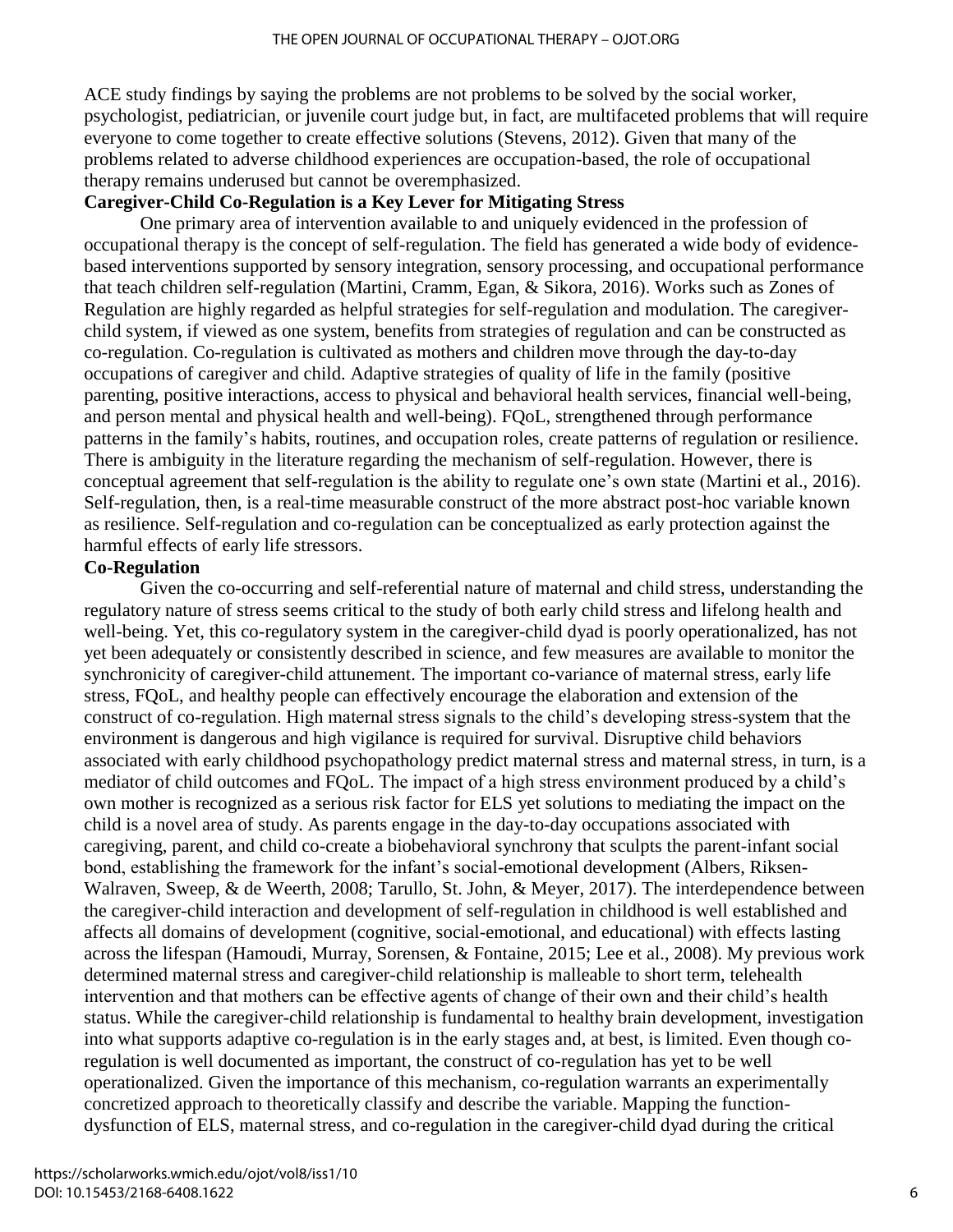period of early intervention is urgent, as it offers our best hope to ensure optimal health and well-being for present and future generations.

The purpose of this review is to highlight mounting empirical support for the FSM consistent with these recommended additional tests of the model.

#### **What Can Occupational Therapists Do?**

Activism through published additional research on the contribution of occupational therapy to adverse childhood experience, resilience building, and FQoL is urgent. A few suggestions include:

- 1. Publish collaborative and widely: We have the information we need to significantly impact the health and well-being of our society, but we have isolated knowledge in silos. State of ACE in *American Journal of Occupational Therapy*.
- 2. Connect the science of occupation with identified needs of society, broadening the scholarship of integration (scholarly work that aggregates disparate information from across many disciplines).
- 3. Actively work to inform and develop communities of practice that are aware of the solutions we offer and of our science. Make it clear we ARE at the table (sometimes in the office next door) and ensure evidence-based practice is used to provide and evaluate the use of selfregulation strategies.
- 4. Connect ACE to the science of occupation, using the terminology of the wider profession of health science to make it clear to others that our interventions are evidenced and follow familiar theory of change models that translate across professions.
- 5. Measure the physiological and behavioral changes of intervention specifically related to selfregulation and co-regulation and uniquely in the areas of ELS, maternal stress, and FQoL. This falls in the TOC for ACE prevention, but we put this in silos.
- 6. Use function/dysfunction, clinical reasoning, and profile the theory of change; make this clinical process public through presentations, publications, and community activism.
- 7. Operationalize variables related to ACE, such as trauma-informed care to build this body of knowledge in the profession.

#### **Advocate for Role of OT in ACE**

Our research has a contribution. For example, while we can measure regulation, we do not have valid measures for mindfulness or resiliency or flow. Still, these variables are integrated in the professional knowledge of occupational therapy. We have increasing evidence that occupational therapy services result in reduced cost to third party reimbursement while improving health outcomes.

Working on client factors can blind clinicians to the toxicity of stress in early childhood. ELS is perhaps one of the single most important public health concerns. Stress events cause developmental trauma, have reputably been shown to directly predict poor cardiac health, reduced cognitive function, impaired brain development, lack of emotional resilience, and increased psychopathology. ELS predicts high-risk behaviors and dampens the development of inhibitory control and reward-processing later in life, and all these changes are transmitted, genetically, epigenetically. One of the most potent protections against early life stress is having a mother who responds to the child's needs and who promotes selfresilience and self-regulation. Maternal stress is one of the most potent exacerbations of ELS. What if mothers could be activated as instruments of health, warriors of self-regulation and resilience? Could we change the trajectory of poor health and economic disparity by empowering parents who are determined not to pass on high-risk environmental stressors to their children?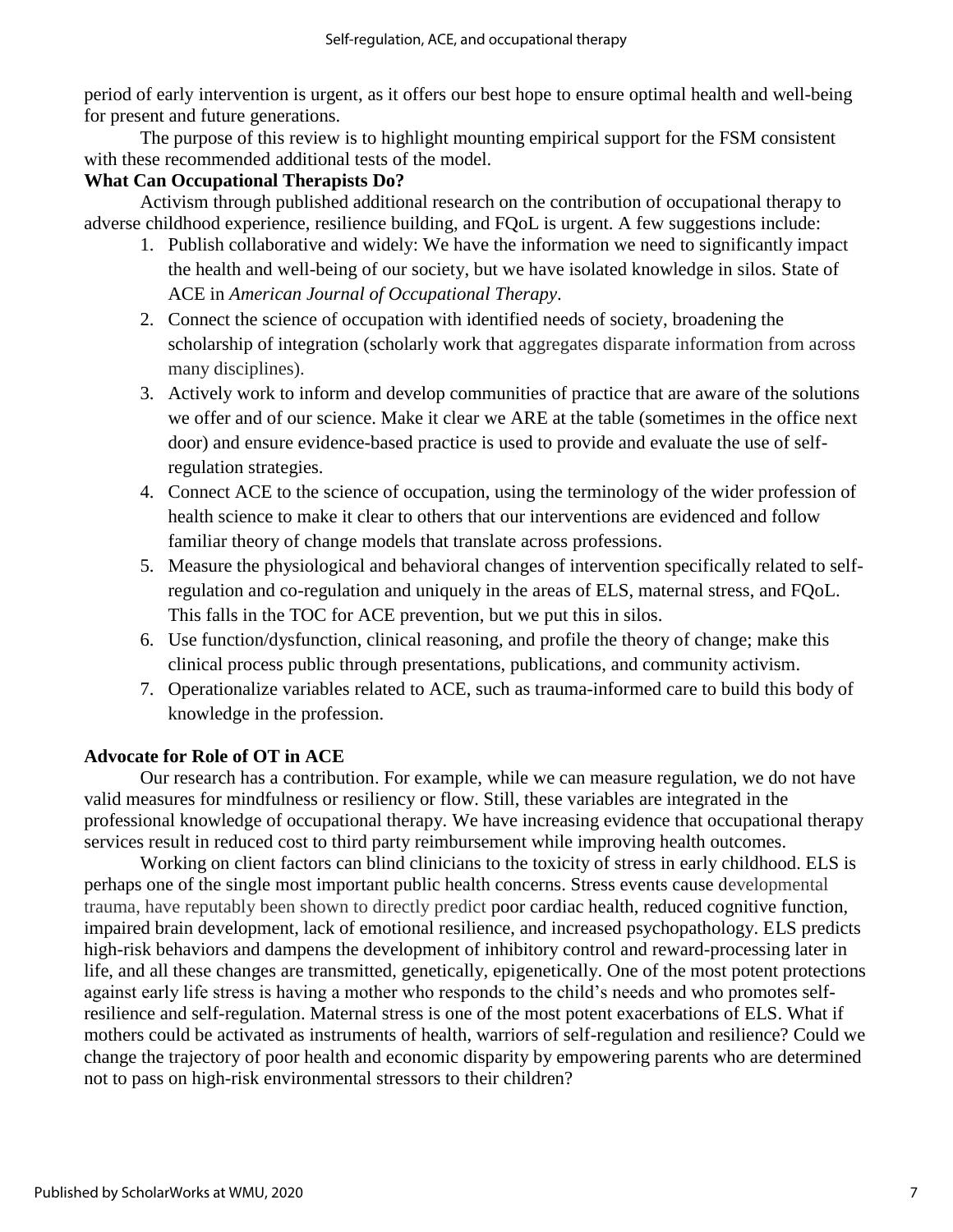*Rondalyn Whitney, PhD, OTR/L, FAOTA, is an associate professor and director of faculty scholarship and development at West Virginia University. Her scholarship focuses on maternal stress and mother-child interactions when raising a child with a mental, behavioral, or developmental disorder. Focusing on the coregulation of the child, the story of adverse childhood experience, and family quality of life and occupational deprivation is a unique perspective in her work.*

#### **References**

- ACES Too High News. (n.d.). Got your ACE score? Retrieved from [https://acestoohigh.com/got](https://acestoohigh.com/got-your-ace-score/)[your-ace-score/](https://acestoohigh.com/got-your-ace-score/)
- Albers, E. M., Riksen-Walraven, J. M., Sweep, F. C., de Weerth, C. (2008). Maternal behavior predicts infant cortisol recovery from a mild everyday stressor. *Journal of Child Psychology and Psychiatry*, *49*(1), 97-103. [https://doi.org/10.1111/j.1469-](https://doi.org/10.1111/j.1469-7610.2007.01818.x) [7610.2007.01818.x](https://doi.org/10.1111/j.1469-7610.2007.01818.x)
- American Occupational Therapy Association. (2016). Occupational therapy's distinct value: Rehabilitation practice. Retrieved from [https://www.aota.org/~/media/Corporate/Files/Se](https://www.aota.org/~/media/Corporate/Files/Secure/Practice/distinct-value-rehab.pdf) [cure/Practice/distinct-value-rehab.pdf](https://www.aota.org/~/media/Corporate/Files/Secure/Practice/distinct-value-rehab.pdf)
- American Occupational Therapy Association. (2017). AOTA occupational profile template. *American Journal of Occupational Therapy*, *71*(Suppl. 2), 7112420030.

<https://doi.org/10.5014/ajot.2017.716s12>

Berg, K., Pfeiffer, B., Shiu, C.-S., Acharya, K., Msall, M., & Pfeiffer, E. (2017). Adverse family experiences are associated with age of diagnosis among children with autism spectrum disorder [Research Platform]. *American Journal of Occupational Therapy*, *71*(Suppl. 2), 7111505074.

<https://doi.org/10.5014/ajot.2017.71s1-rp304b>

- Brooks, R. B., & Goldstein, S. (2001). Raising resilient children: Fostering strength, hope and optimism in your child. NY: McGraw-Hill.
- Centers for Disease Control and Prevention (CDC). (2012). Child abuse and neglect cost the United States \$124 billion. Retrieved from [https://www.cdc.gov/media/releases/2012/p0201](https://www.cdc.gov/media/releases/2012/p0201_child_abuse.html) [\\_child\\_abuse.html](https://www.cdc.gov/media/releases/2012/p0201_child_abuse.html)
- Centers for Disease Control and Prevention (CDC). (2016). About the CDC-Kaiser ACE Study. Retrieved January 25, 2019 from [https://www.cdc.gov/violenceprevention/acestud](https://www.cdc.gov/violenceprevention/acestudy/about.html) [y/about.html](https://www.cdc.gov/violenceprevention/acestudy/about.html)
- Cronin, A. F. (2018). Overview of clinical reasoning process. In A. Cronin & G. Graebe (Eds.), *Clinical reasoning in occupational therapy*. Bethesda, MD: AOTA Press.
- Felitti, V. J., Anda, R. F., Nordenberg, D., Williamson, D. F., Spitz, A. M., Edwards, V., . . . Marks, J. S. (1998). Relationship of childhood abuse and household dysfunction to many of the leading causes of death in adults: The Adverse

Childhood Experiences (ACE) study. *American Journal of Preventive Medicine*, *14*(4), 245-258. [https://doi.org/10.1016/s0749-3797\(98\)00017-8](https://doi.org/10.1016/s0749-3797(98)00017-8)

Goldstein, S., & Brooks, R. B. (2013). *Handbook of resilience in children* (2nd ed.). New York, NY: Springer.

Gomez, C. R., & Baird, S. (2005). Identifying early indicators for autism in self-regulation difficulties. *Focus on Autism and Other Developmental Disabilities*, *20*(2), 106-116. <https://doi.org/10.1177/10883576050200020101>

- Hamoudi, A., Murray, D. W., Sorensen, L., & Fontaine, A. (2015). Self-regulation and toxic stress: A review of ecological, biological, and developmental studies of self-regulation and stress (OPRE Report 2015-30). Washington, DC: Office of Planning, Research and Evaluation, Administration for Children and Families, U.S. Department of Health and Human Services.
- Kramer, P., Hinojosa, J., & Howe, T.-H. (2019). *Frames of reference for pediatric occupational therapists.* Baltimore, MD: Wolters Kluwer.
- Lange, B. C. L., Callinan, L. S., & Smith, M. V. (2019). Adverse childhood experiences and their relation to parenting stress and parenting practices*. Community Mental Health Journal*, *55*(4), 651- 662.<https://doi.org/10.1007/s10597-018-0331-z>
- Lee, G. K., Lopata, C., Volker, M. A., Thomeer, M. L., Nida, R. E., Toomey, J. A., . . . Smerbeck, A. M. (2009). Health-related quality of life of parents of children with high-functioning autism spectrum disorders. *Focus on Autism and Other Developmental Disabilities*, *24*(4), 227-239. <https://doi.org/10.1177/1088357609347371>
- Lee, L.-C., Harrington, R. A., Louie, B. B., & Newschaffer, C. J. (2008). Children with autism: Quality of life and parental concerns. *Journal of Autism and Developmental Disorders*, *38*(6), 1147-1160. [https://doi.org/10.1007/s10803-007-](https://doi.org/10.1007/s10803-007-0491-0) [0491-0](https://doi.org/10.1007/s10803-007-0491-0)
- Martini, R., Cramm, H., Egan, M., & Sikora, L. (2016). Scoping review of self-regulation: What are occupational therapists talking about? *American Journal of Occupational Therapy*, *70*(6), 7006290010p1.

<https://doi.org/10.5014/ajot.2016.020362>

- Masten, A. S. (2014). *Ordinary magic: Resilience in development*. New York, NY: The Guilford Press.
- Osborne, L. A., McHugh, L., Saunders, J., & Reed, P. (2008). Parenting stress reduces the effectiveness